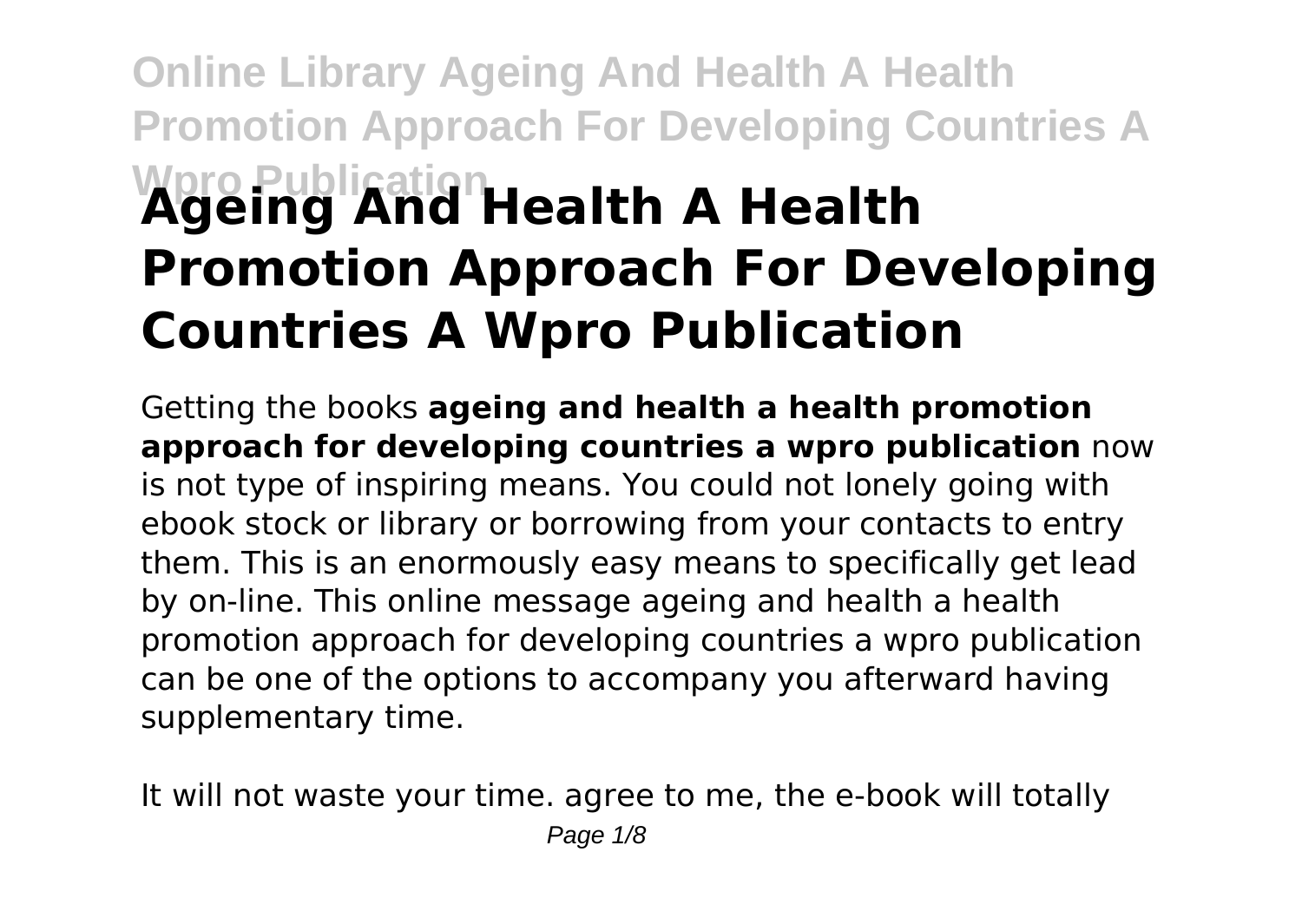**Online Library Ageing And Health A Health Promotion Approach For Developing Countries A** expose you other matter to read. Just invest little grow old to log on this on-line statement **ageing and health a health promotion approach for developing countries a wpro publication** as well as evaluation them wherever you are now.

Project Gutenberg is a wonderful source of free ebooks – particularly for academic work. However, it uses US copyright law, which isn't universal; some books listed as public domain might still be in copyright in other countries. RightsDirect explains the situation in more detail.

#### **Ageing And Health A Health**

Ageing presents both challenges and opportunities. It will increase demand for primary health care and long-term care, require a larger and better trained workforce, intensify the need for physical and social environments to be made more agefriendly, and call for everyone  $\mathfrak{g}_n$  every sector to combat ageism.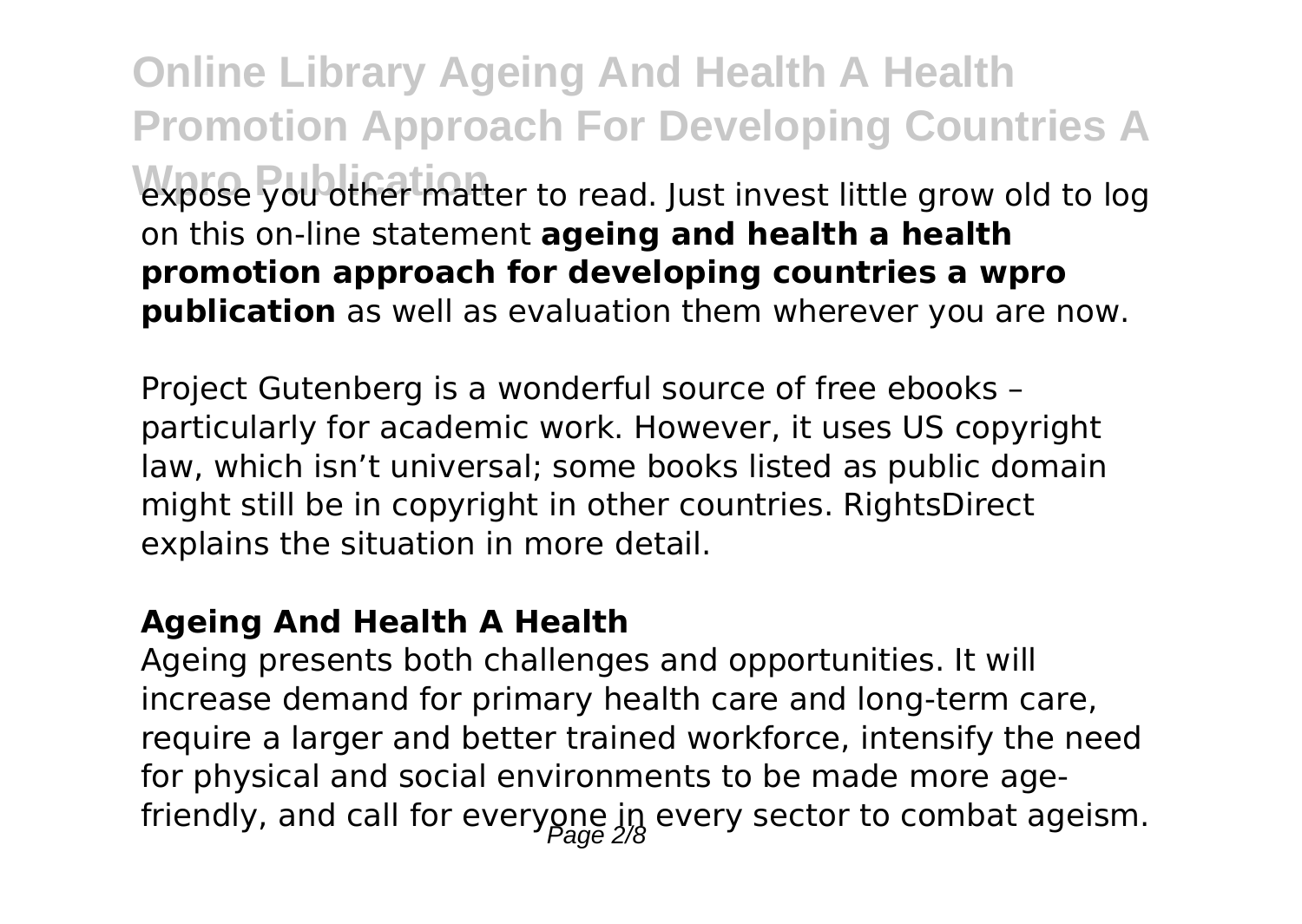### **Online Library Ageing And Health A Health Promotion Approach For Developing Countries A Wpro Publication**

### **Ageing - World Health Organization**

Welcome to the Maternal, Newborn, Child and Adolescent Health and Ageing data portal. In this portal you will find the most up to date global health data, including regional and country data organized separately in the areas of maternal, newborn, child, and adolescent health and ageing. These data can be visualized on charts and maps which you ...

### **Maternal, newborn, child and adolescent health and ageing**

Ageing and health in China. China has one of the fastest growing ageing populations in the world. The population of people over 60 years old in China is projected to reach 28% by 2040, due to longer life expectancy and declining fertility rates. This huge demographic shift presents many new challenges and opportunities for public health and ...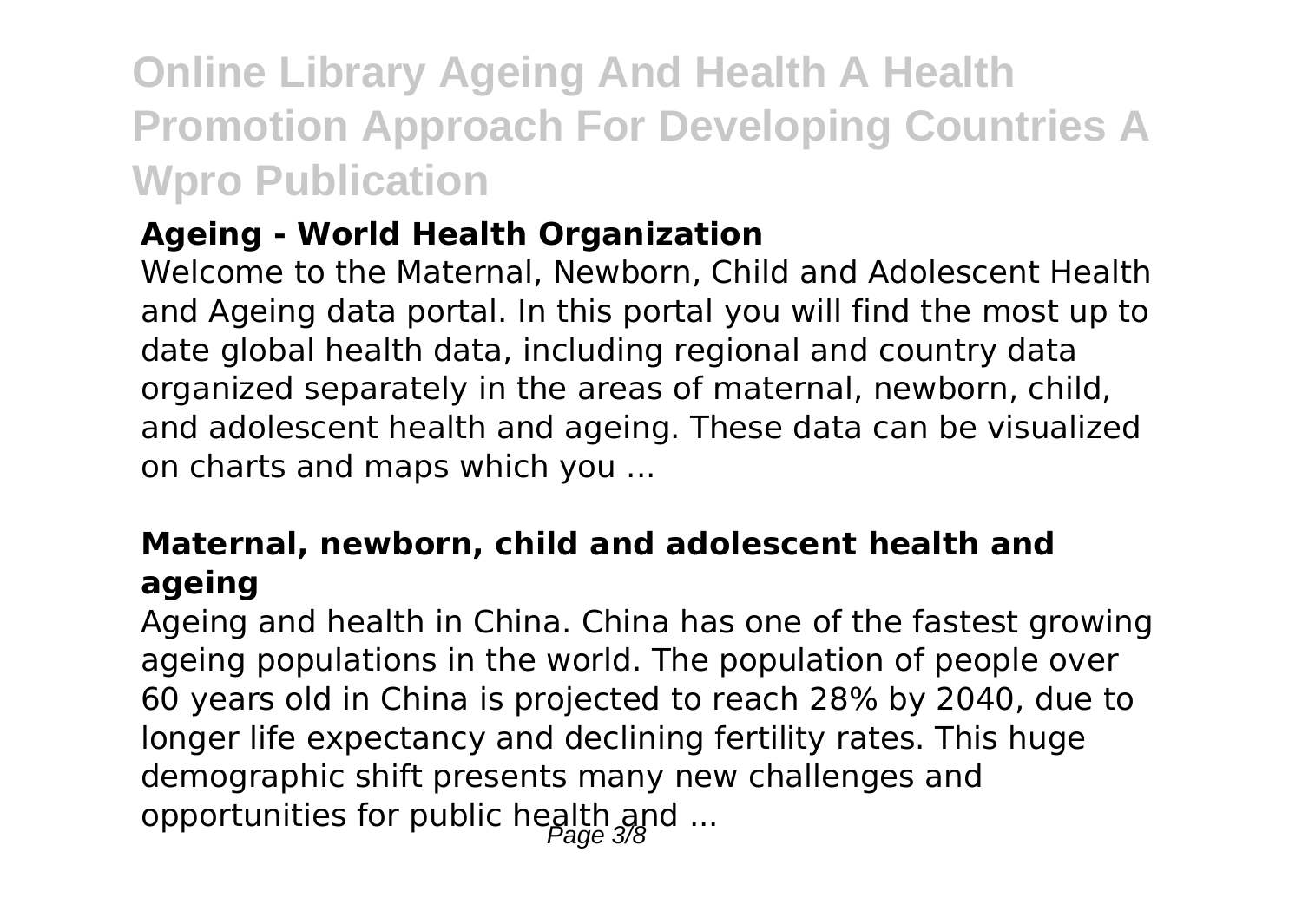**Online Library Ageing And Health A Health Promotion Approach For Developing Countries A Wpro Publication**

**Ageing and health - China - World Health Organization** The Department of Health and Aged Care acknowledges the traditional owners of country throughout Australia, and their continuing connection to land, sea and community. We pay our respects to them and their cultures, and to elders both past and present.

### **Australian Government Department of Health and Aged Care**

Although populations around the world are rapidly ageing, evidence that increasing longevity is being accompanied by an extended period of good health is scarce. A coherent and focused public health response that spans multiple sectors and stakeholders is urgently needed. To guide this global respon …

### The World report on ageing and health: a policy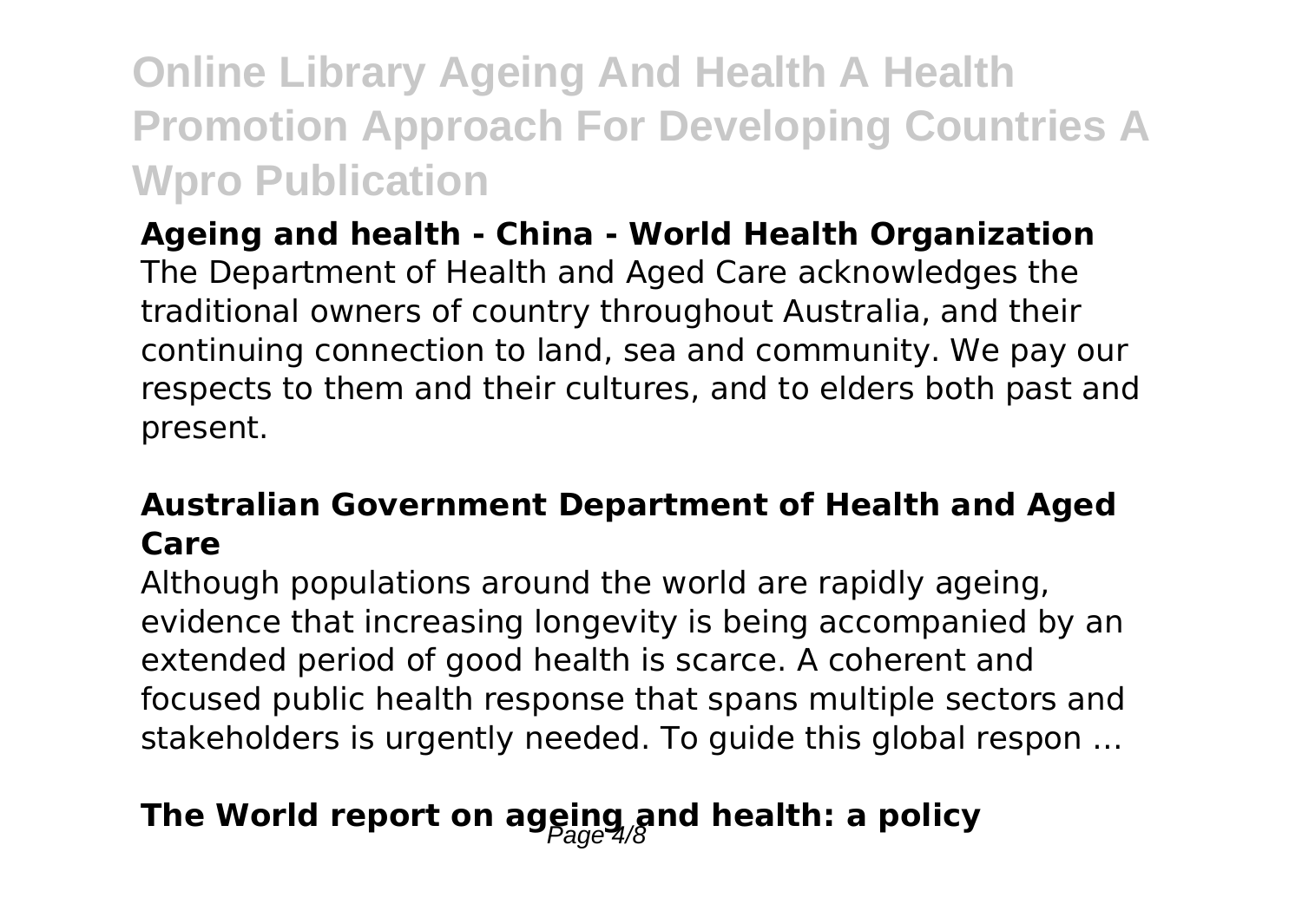### **Online Library Ageing And Health A Health Promotion Approach For Developing Countries A framework for healthy ...**

Active Ageing Services is a one-stop solution for individuals aged 50 and above. We offer elderly gym-based exercise programmes, fitness classes, and volunteering opportunities for those want to live well and stay active. ... articles and blog posts have been prepared to help families and caregivers with advice for all stages of health and ...

**Active Ageing | NTUC Health | NTUC Health Active Ageing** The Health Profile for England report shows that although we are living longer than decades ago, we are not necessarily living healthier lives. This trend opens up discussion about the question and opportunities that an ageing society presents. An ageing population leads to cost pressures if older people are more likely to develop chronic conditions with multiple morbidities, which are more ...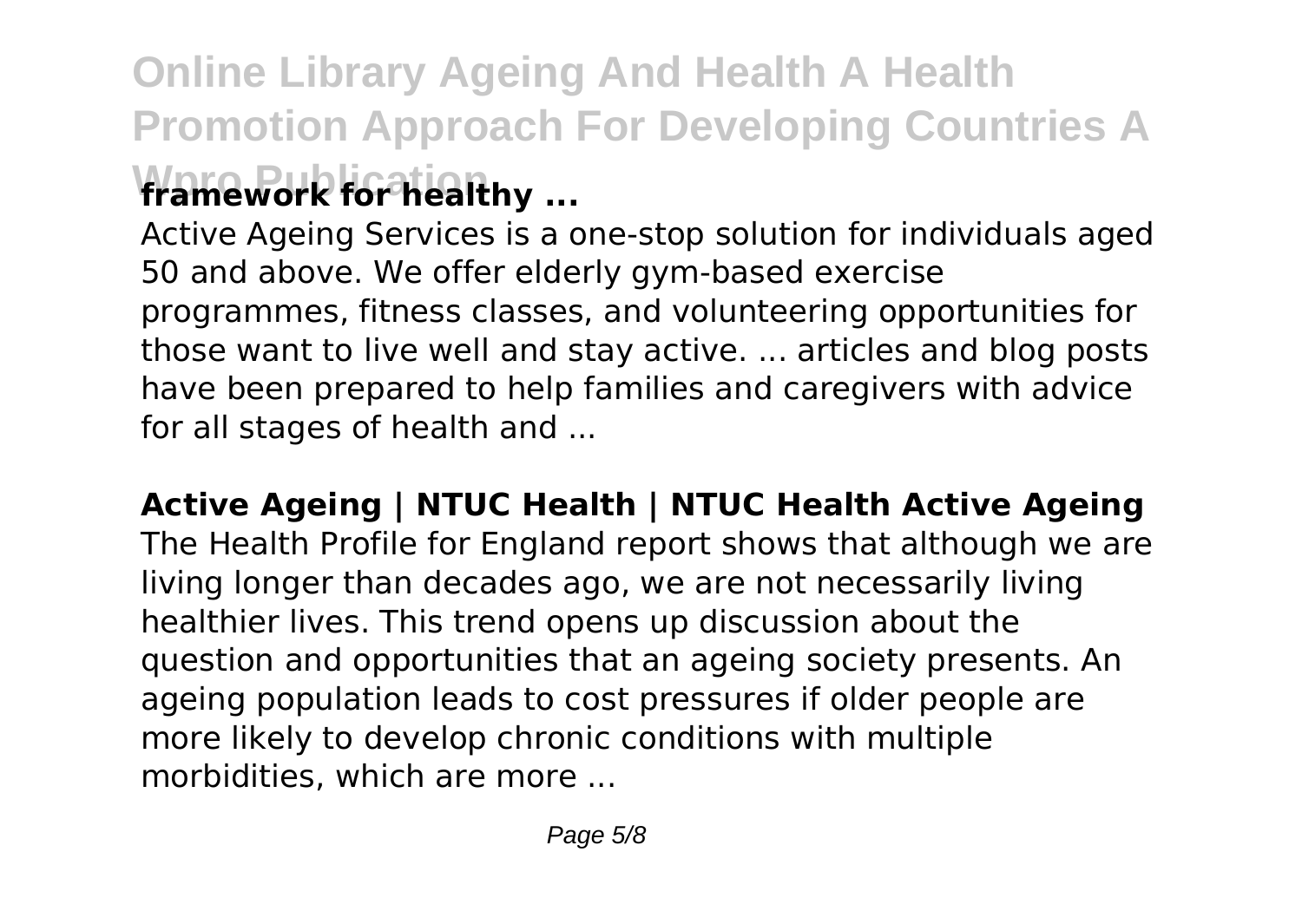### **Online Library Ageing And Health A Health Promotion Approach For Developing Countries A Wpro Publication Ageing and health expenditure - UK Health Security**

# **Agency**

Leading and shaping Australia's health system and sporting outcomes through evidence based policy, ... Ageing & Aged Care; health.gov.au has a new home. You've arrived at the homepage of our old website. All the information on this website will move to our new site over coming weeks.

### **Department of Health and Aged Care | Welcome to the Department of ...**

England's population is ageing. In the next 25 years, the number of people older than 85 will double to 2.6 million. An ageing population might lead to the presumption that there will be an increased need for health and social care services. But the reality is more complicated.

### **Our ageing population - The Health Foundation**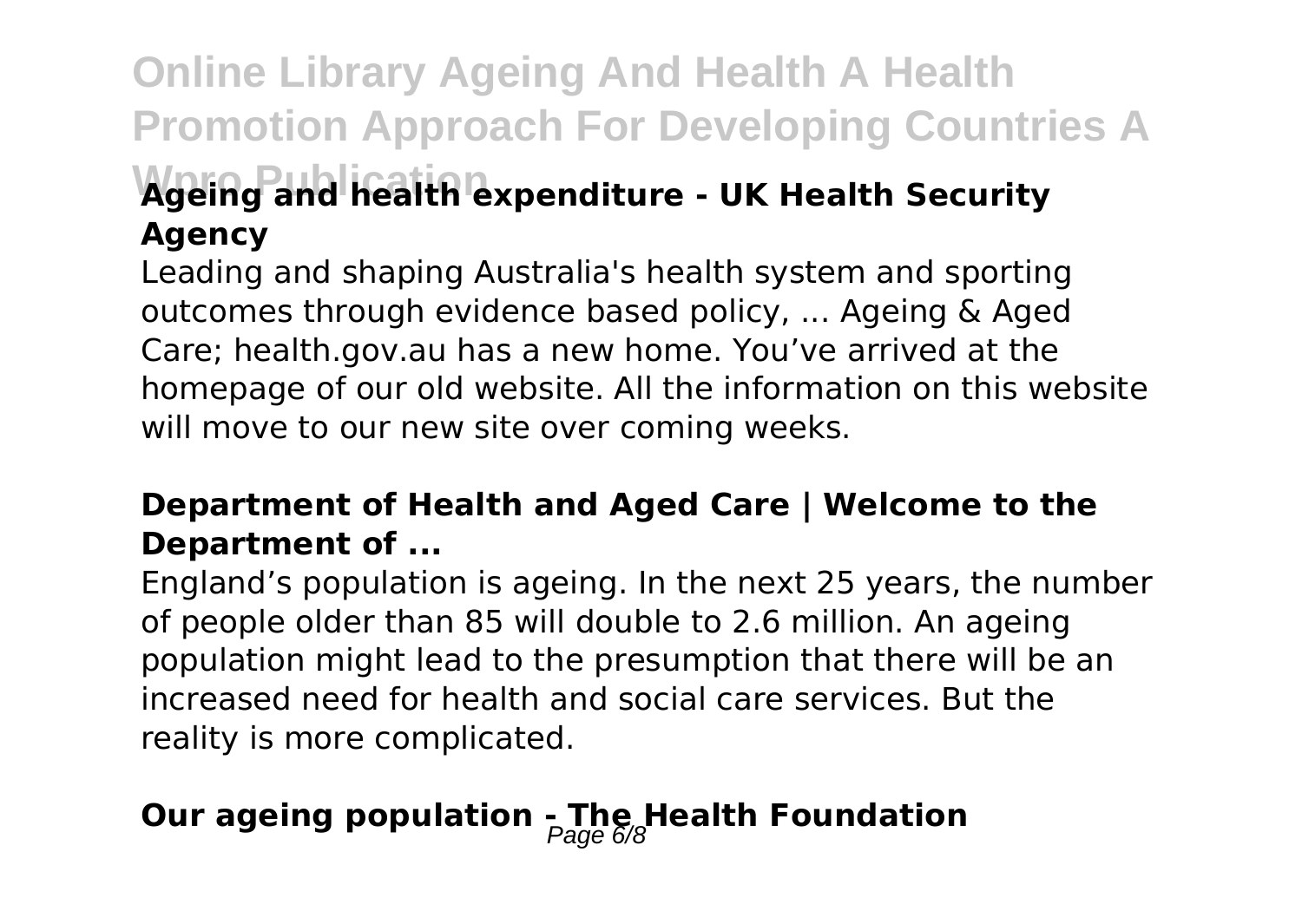**Online Library Ageing And Health A Health Promotion Approach For Developing Countries A** The new broader healthy ageing framework. Health and wellbeing initiatives - such as Well for Life, the Home and Community Care (HACC) Active Service Model, Making a Move, and Count us in! - have obvious links, such as: the aim of increasing health and wellbeing (physical, social and emotional)

**Healthy Ageing Program - Health.vic | health.vic.gov.au** Older people are at greater risk of developing mental health conditions because of the cumulative effect of numerous risk factors, including chronic illness and isolation. However, there is no evidence that ageing itself is a risk factor for depression later

in life.

#### **Depression and ageing - Better Health Channel**

The ministers of the Health portfolio were sworn in on 1 June 2022. Learn about who they are, what they are responsible for and what they do. Listen Print Share Twitter; Facebook; Email;